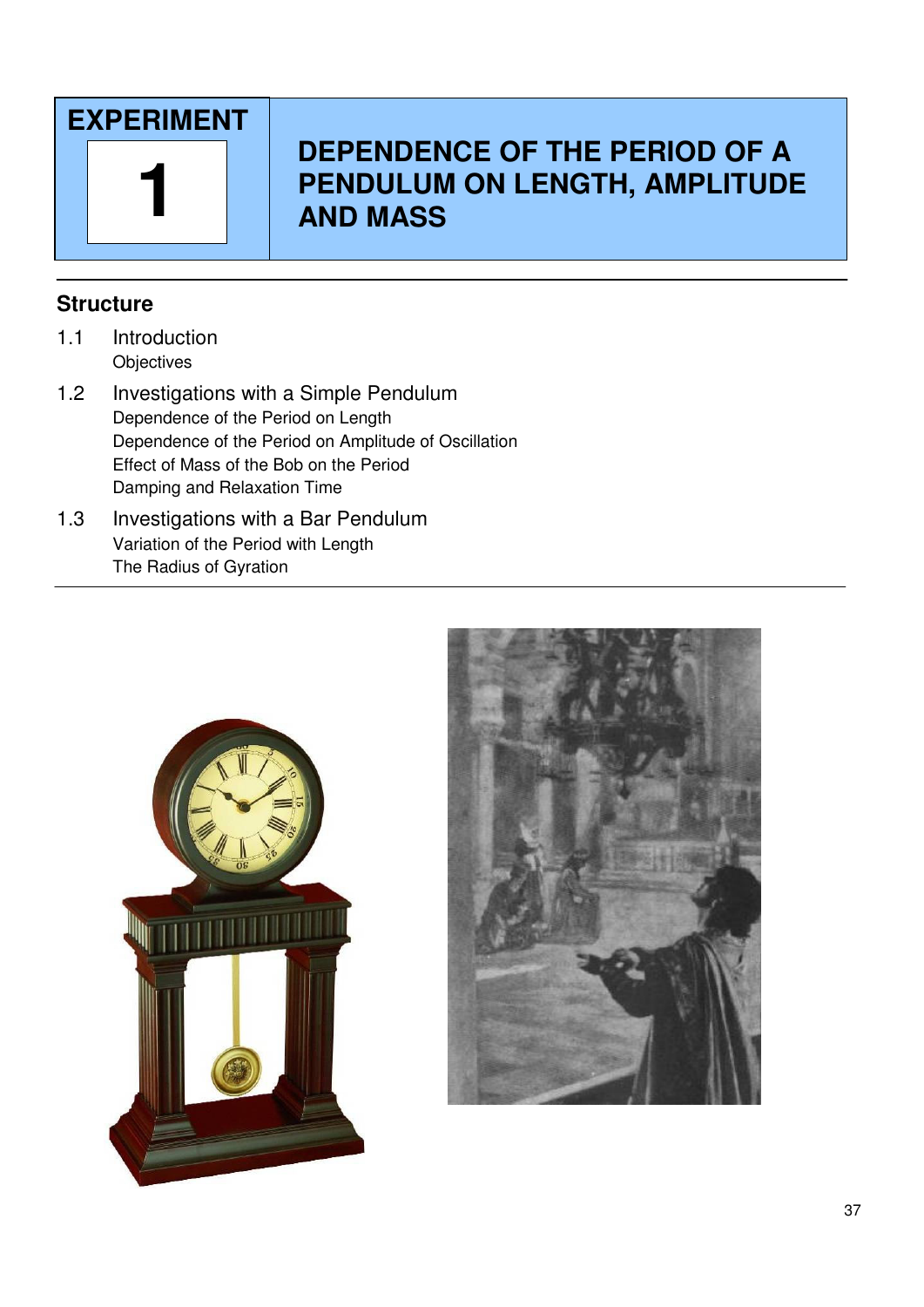# **1.1 INTRODUCTION**

As a 15 year old boy, Galileo by chance, observed the motion of chandeliers in a banquet. He monitored the time periods of the chandeliers with the help of his pulse rate, as clocks were unknown at that time. He concluded that chandeliers of same length had more or less the same period. Moreover, the period was larger for chandeliers of larger length. This led him to the idea of simple pendulum. What do you learn from this incident? It tells us that keen observations help to innovate and discover. We would like you to inculcate such a spirit.

In your school, you must have worked with a simple pendulum. A simple pendulum is a heavy (point) mass suspended from a rigid support by a weightless, inextensible string. In practice, a simple pendulum is realised by suspending a heavy metallic bob from a rigid support by means of an ordinary string. (So you must appreciate that what we have in practice is not an ideal simple pendulum!) It can freely oscillate to and fro about the point of suspension in a plane. The maximum displacement of the bob on either side of its equilibrium position is called the **amplitude** of oscillation. The time taken by the pendulum to complete one oscillation is called **time period**. As we examine the motion of a simple pendulum, some questions that immediately come to our mind are:

- Do the length and/or thickness of the string influence the time period of a pendulum?
- How does the time period change with the amplitude of the swing?
- Do the material, shape and size of the bob affect the time period of the pendulum? If so, how?
- How does the air dragged by the bob of a pendulum influence its period?

You will discover answers to some of these questions here.

You may think that this experiment is far too simple to perform at your level. But our purpose of starting with a simple and familiar arrangement is to help you in understanding simple harmonic motion and also to give you experience of planning an experiment. That is, we want you to learn the art of setting up the apparatus, taking measurement, making simple calculations and analysing the result. In this way, we intend to give you training in scientific method of learning, which would lead to development of investigative skills.

A pendulum, as you know, happens to be the main equipment inside a wall clock. Even the most precise time measurements are done by clocks using quartz crystals as oscillators like pendulums in wall clocks.

You may now think that a simple pendulum is an ideal arrangement for time measurement. But it is not so; a practical simple pendulum has some inherent drawbacks. For example, the bob drags air, the string is not strictly inextensible, motion about the point of suspension may have rotational

You may recall that in your school physics course, you studied only the dependence of period on the length of simple pendulum.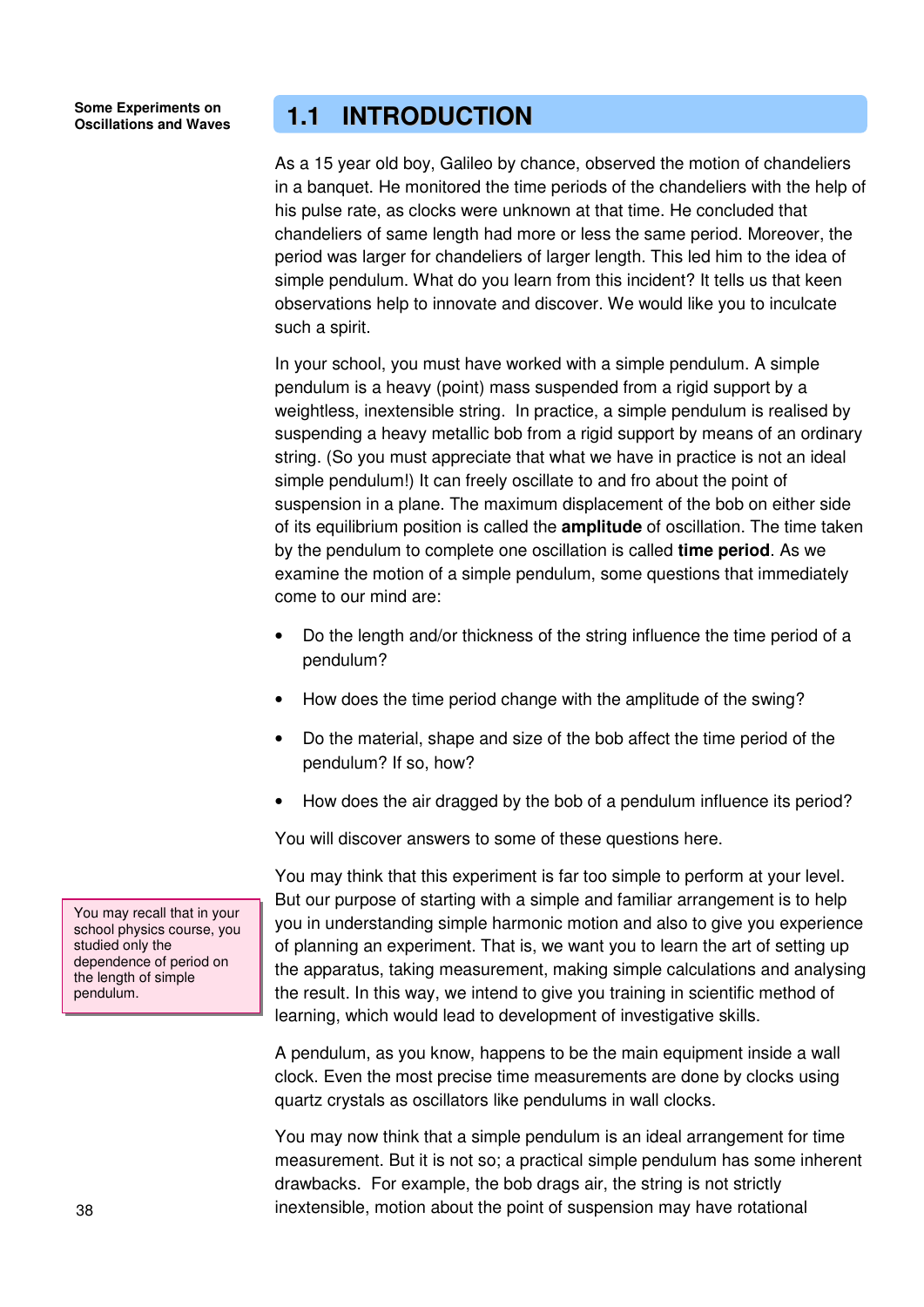component, etc. Use of a compound pendulum eliminates some of these **Period of a Pendulum** drawbacks. A compound pendulum is a rigid body capable of oscillating freely about a horizontal axis passing through it. In your laboratory, you will find it in the form of a metallic bar having a series of holes. These holes allow us to make the pendulum oscillate freely when suspended from a knife-edge. In some cases, a cylindrical rod is also used as compound pendulum. In this experiment, we shall restrict ourselves to the oscillatory motion of a simple and a bar pendulum. In the next experiment, you will make similar investigations with a spring-mass system.

# **Objectives**

After performing this experiment, you should be able to:

- establish the relation between the time period and the length of a simple pendulum;
- discover the dependence of the period on the amplitude of oscillation and the mass of the bob;
- compare the values of acceleration due to gravity obtained by using a simple pendulum and a bar pendulum; and
- compute the radius of gyration of a bar pendulum.

# **1.2 INVESTIGATIONS WITH A SIMPLE PENDULUM**

In the first part of the investigations with a simple pendulum, you are required to study the dependence of time period on its length, amplitude of oscillation and mass of the bob. Since we are interested to know the way in which three different parameters affect the period, it makes sense to vary only one parameter at a time, keeping the other two constant. Then any change in period can be attributed to the change in the parameter that has been altered. (If two or all three parameters are changed simultaneously, we will have no way of knowing how much of the change in period is due to one particular parameter.) Therefore, we advise you to make investigations in three steps. The apparatus with which you will work is listed below.

### **Apparatus**

Three identical bobs of different materials, protractor, strings of varying lengths, stop watch, metre rod, clamp stand, cork pads, vernier callipers

Take a long piece of string, nearly 2 m long, and tie it to the pendulum bob. Fix the top of the string between cork pads placed in the jaws of the clamp, as shown in Fig.1.1a. Displace the bob to one side and then release it. The pendulum will begin to oscillate. You should ensure that the bob neither spins nor experiences jerks. That is, the pendulum should execute free oscillations.

**Fig.1.1a: A schematics of a simple pendulum**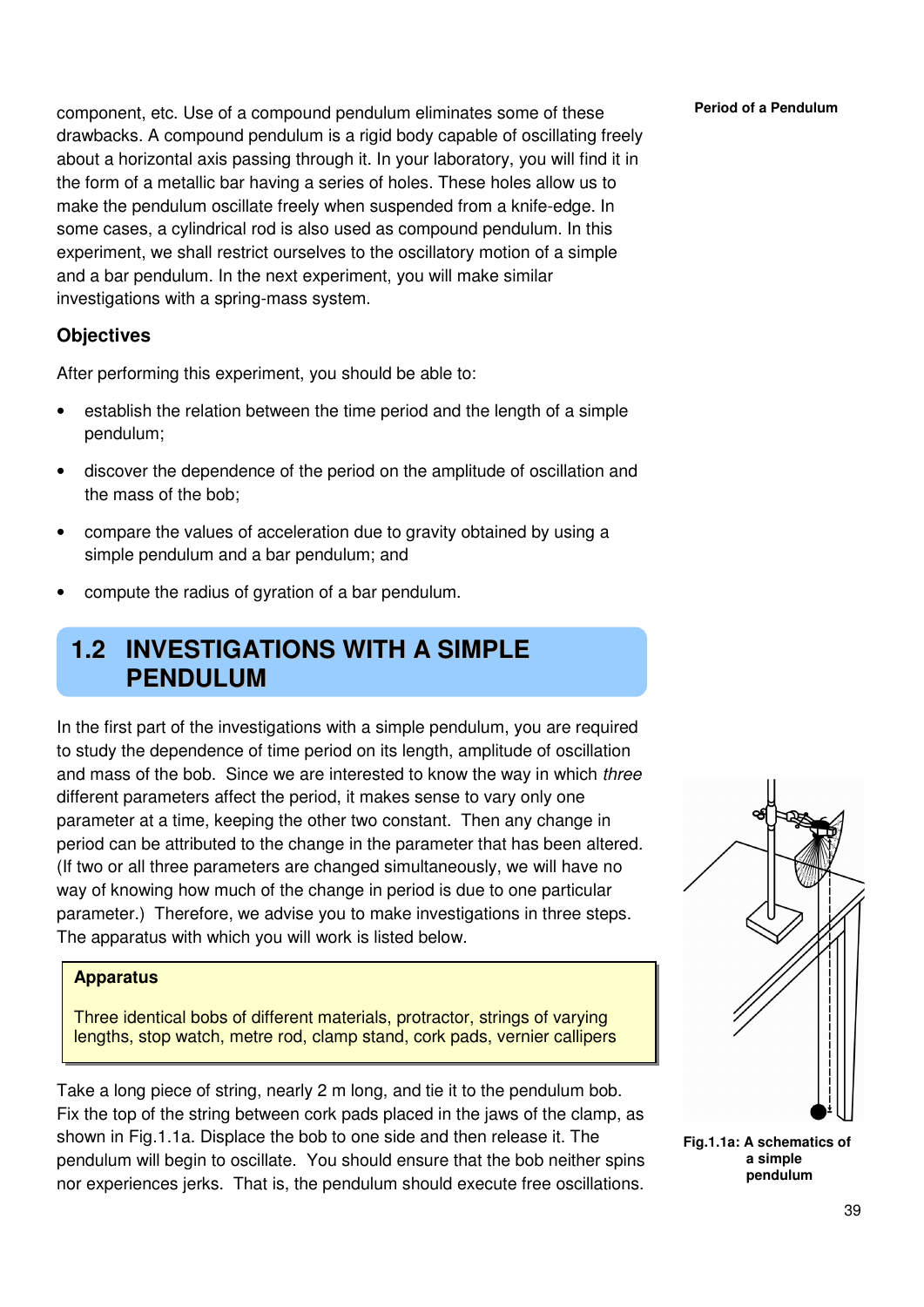

**Fig. 1.1b: Simple pendulum with angles graduated sheet** 

If you are working with another student, one of you can count while the other keeps time. The 'counter' should begin countdown two, one, "go", one, two… and so on. This gives the timekeeper a warning about the 'Go" signal. The end of counting may be indicated by saying 'stop'. Make sure that each one of you takes at least one complete observation individually.

The reaction time is the time interval between the input stimulus and its response.

Then you would be sure that your set-up is ready and you can begin your investigations.

# **1.2.1 Dependence of the Period on Length**

Make a reference mark using a pointer at the equilibrium position of the bob as well as at the maximum displacement of oscillation. You should keep the amplitude constant in each observation and it should be such that at no time, the small angle approximation is violated ( $\theta \le 10^{\circ}$ ). That is, the motion is simple harmonic. This may be ensured by using a protractor. (If a protractor is not available in the laboratory, you can make angle markings on a separate sheet of paper. Place the graduated scale behind the pendulum in such a way that the zero angle line coincides with the equilibrium position of the pendulum. Moreover, the origin of angular scale should be aligned with the point of suspension, as shown in Fig. 1.1b.)

To begin with, note the least count of the stop watch and record it in Observation Table 1.1. Now set the bob in motion by displacing it on one side. To count the number of oscillations, you can choose your reference point in two ways, as shown in Fig. 1.2. (To help you to visualise these, we have exaggerated the size of the bob and the angular displacement). We prefer the second option because the reference point remains unaltered in this case.



**Fig.1.2: Two different ways of counting the number of oscillations**

Begin your counting through the *equilibrium position* of the bob. It is important to simultaneously start the stopwatch. (There can be time lag between the starting/stopping the watch and the oscillation count due to reaction time, which is, on an average, 0.3s. This can introduce some error in the value of time period T.) An important point to consider here is to know the degree of accuracy that is necessary. Another point is to measure a time interval in which the amplitude of swing does not diminish significantly. To see this, you can note time for 1, 10, 20, 30, 50, 70, 100 oscillations. You should take at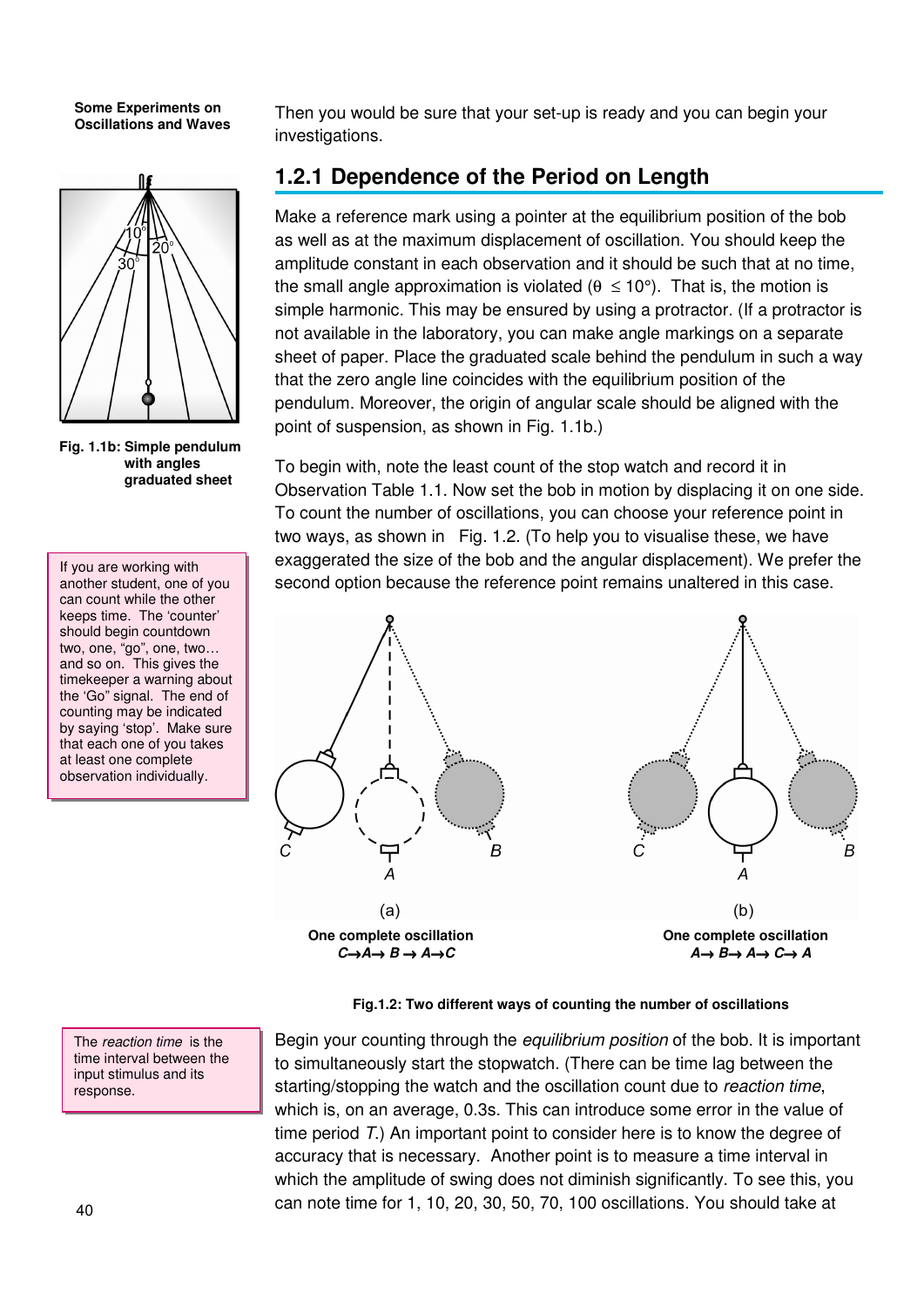least three observations in each case. Record your readings in Observation **Period of a Pendulum** Table 1.1. Calculate the period of oscillation, T.

To decide on the optimum number of oscillations, observe the variation in the value of  $T$ . When the difference between two successive values of  $T$  is less than 0.1 percent, it is acceptable. We expect the optimum number of oscillations to be 30. However, do not consider the number '30' to be sacrosanct. Make your own decision.

# **Observation Table 1.1: Determination of optimum number of oscillations**

Least count of stop watch = ……………………s

| <b>S. No.</b><br>No. of<br>oscillations<br>(s) |     |     |      | <b>Time</b> |        | <b>Mean time</b> |  |
|------------------------------------------------|-----|-----|------|-------------|--------|------------------|--|
|                                                | (M) | (i) | (ii) | (iii)       | (Mean) | (s)              |  |
| 1.                                             |     |     |      |             |        |                  |  |
| 2.                                             | 10  |     |      |             |        |                  |  |
| 3.                                             | 20  |     |      |             |        |                  |  |
| 4.                                             | 30  |     |      |             |        |                  |  |
| 5.                                             | 50  |     |      |             |        |                  |  |
| 6.                                             | 70  |     |      |             |        |                  |  |
| 7.                                             | 100 |     |      |             |        |                  |  |

The least count of an ordinary stop-watch is 0.1 s. So whenever you have to measure time of the order of one second or so, you should use a more accurate automatic switching device, such as digital timer.

**Conclusion**: The optimum number of oscillations is……………

You have now decided on the number of oscillations (N) to be counted. After this, measure the diameter of the bob using vernier callipers shown in Fig. 1.3a. Record the least count in Observation Table 1.2(a). Take observations in different directions. Calculate the radius. (The length of the string plus the radius of the bob defines the length of the pendulum.)



**Fig.1.3a: Vernier callipers with bob in the jaws** 

- ศ

**Fig.1.3b: Determination of diameter of bob using graph paper**

In case you do not get vernier callipers, you can determine the diameter of the bob using a graph paper. Place the bob on a mm-graph paper, like the one given in your laboratory manual. Make some arrangement for keeping the bob between two tangential planes as shown in Fig. 1.3b. Make sure that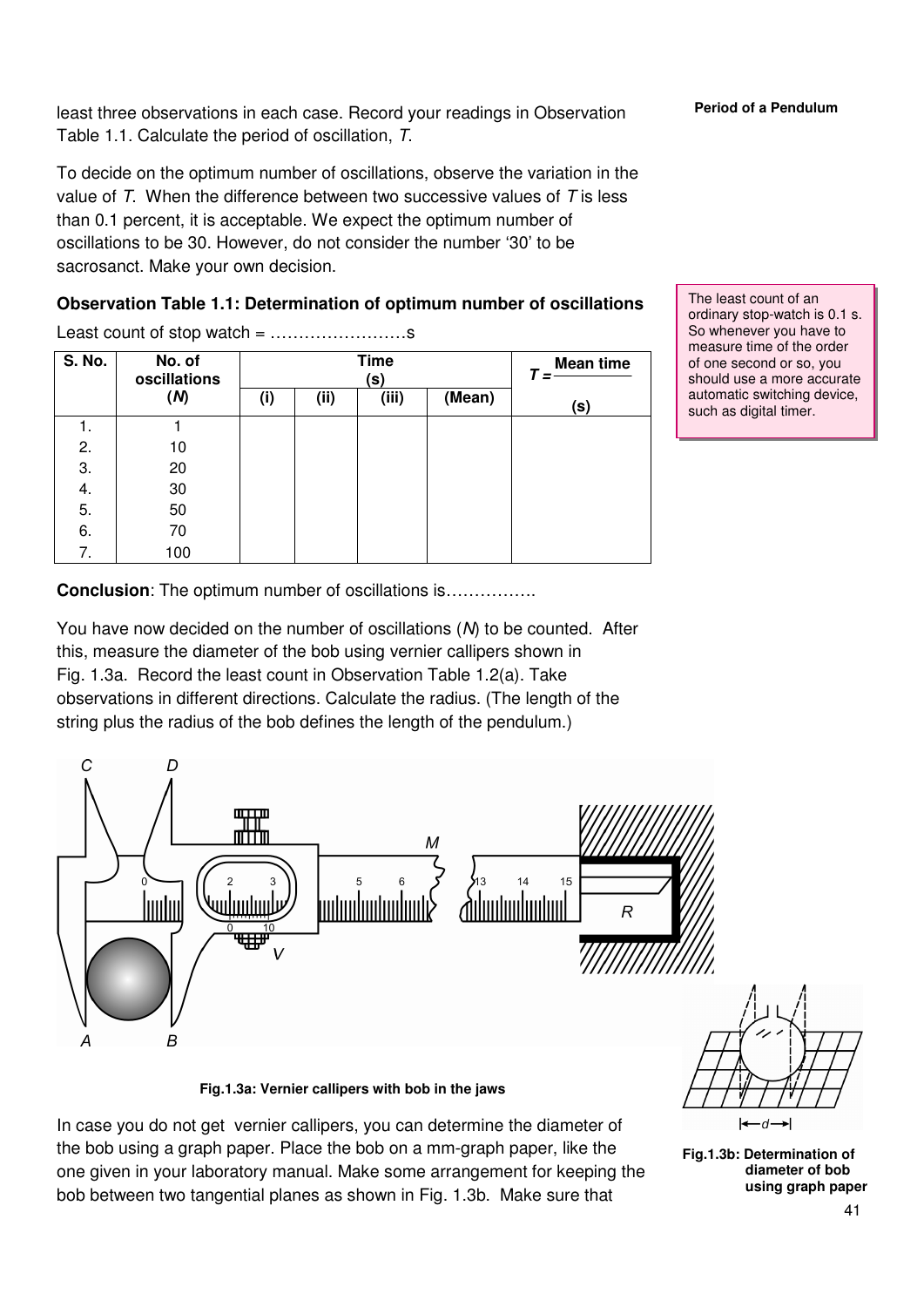these tangential planes are parallel to each other. Take the readings of the two tangential planes from the mm-graph paper. The difference of the readings gives the diameter. This observation may be repeated by reorienting the position of the bob and taking fresh readings by readjusting the positions of the tangential planes.

Normally, we measure the length of the string using a metre scale whose accuracy is up to one significant place after the decimal point. So, even though the accuracy in measuring the diameter is up to two significant digits, you should round it off to the first place after the decimal. Do you know the reason? To understand it, note that the length  $(\ell)$  of the pendulum is given by

$$
\ell = \ell_0 + r,\tag{1.1}
$$

where,  $\ell_0$  is length of the string and r is radius of the bob.

From Unit II, you may recall that the quantities being added  $(\ell_0$  and r in this case) must be rounded off upto the same number of significant digits after the decimal point.

Note the time for N (say, equal to 30) complete oscillations. Repeat this observation at least three times. Measure the length of the string from the point of suspension to the point of attachment to the bob using a metre scale. Enter this data in Observation Table 1.2 (b).

Decrease the length of the pendulum by about 25 cm and repeat the experiment, keeping the amplitude of swing as before. That is, you should not change the position of the reference mark at the maximum displacement. Record the length of the pendulum and the time for the same number of complete oscillations. Does the time period change with change in length?

Repeat the procedure at least five times by varying the length of the string. What do you conclude?

### **Observation Table 1.2: Effect of length on the period of the simple pendulum**

## **a) Diameter of bob**

Least count of vernier callipers = …………………………………….. cm

| <b>S. No.</b> | Diameter, d (cm) | Radius, $r = d/2$ (cm) |
|---------------|------------------|------------------------|
| 1.            |                  |                        |
| 2.            |                  |                        |
| 3.            |                  |                        |

Mean radius =...............cm.



$$
LC = \left(\frac{1}{10}\right) \text{mm}
$$

$$
= 0.01 \text{ cm}
$$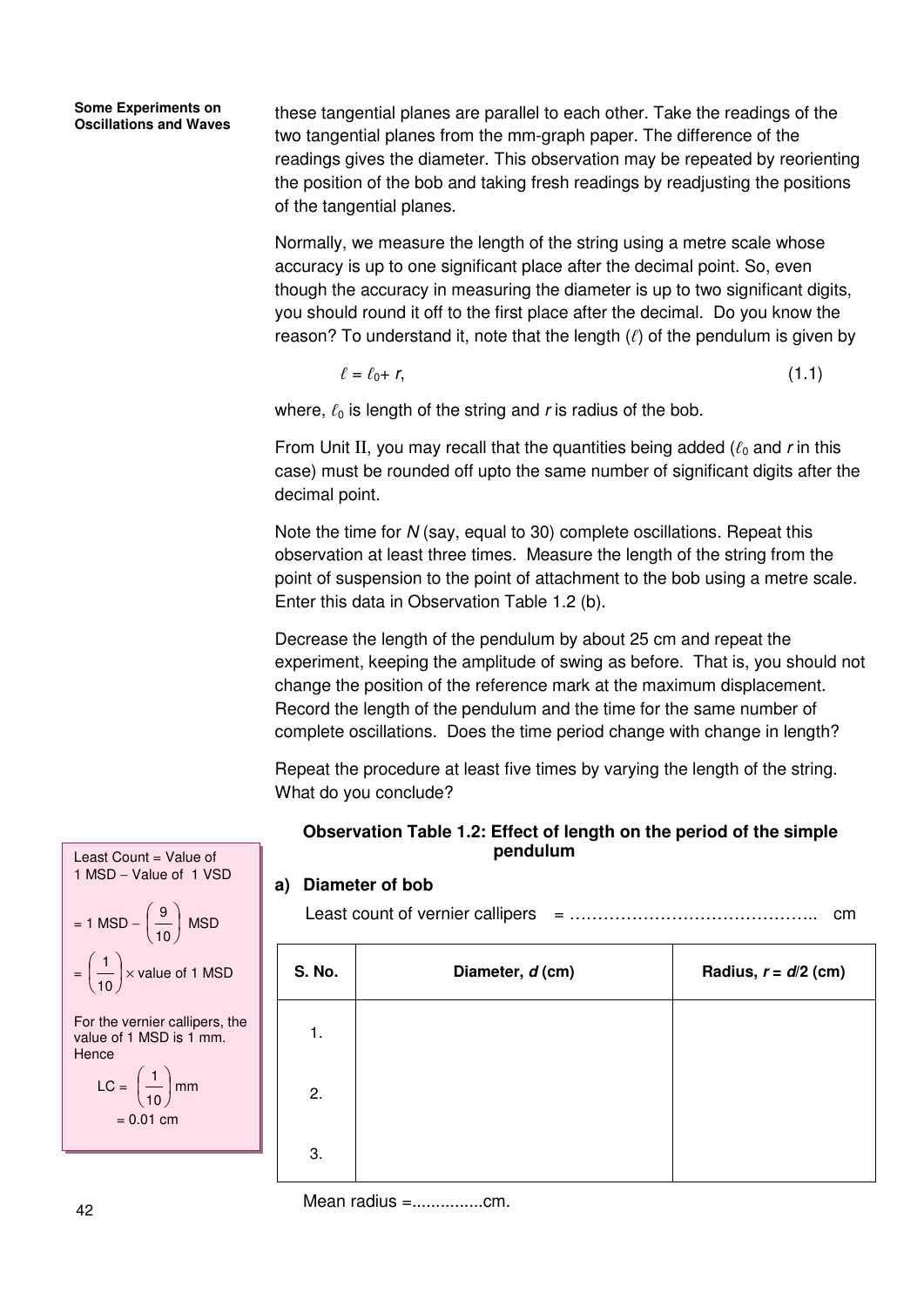### **b)** Measurement of time for different lengths of the pendulum **Period of a Pendulum**

Least count of the stop watch = ...…………………………………… s Least count of metre scale = …………………………………….. cm No. of complete oscillations (N) = ……………………………………..

| S.  |     | Length of<br>string $(\ell)$ |      | Time $(t)$ for N complete oscillations $(s)$ | Time period,<br>Mean time |                   |  |
|-----|-----|------------------------------|------|----------------------------------------------|---------------------------|-------------------|--|
| No. | (m) | (i)                          | (ii) | (iii)                                        | Mean t                    | (s)<br>$T =$<br>Ν |  |
|     | 1.  |                              |      |                                              |                           |                   |  |
|     | 2.  |                              |      |                                              |                           |                   |  |
|     | 3.  |                              |      |                                              |                           |                   |  |
|     | 4.  |                              |      |                                              |                           |                   |  |
|     | 5.  |                              |      |                                              |                           |                   |  |
|     | 6.  |                              |      |                                              |                           |                   |  |

**Conclusion**: The period of the pendulum.............as its length increases.

To investigate the exact relation between the time period and the length of the pendulum, note whether T increases or decreases as length increases. (An increase in time period suggests that  $T$  is directly proportional to the length.) A variation in T suggests its connection with the length of the pendulum; i.e.  $T \propto \ell$ . From your observations, you can not quantify this proportionality. To know the exact dependence of  $T$  on  $\ell$ , we write

$$
T = A \ell^n, \tag{1.2}
$$

where  $A$  is constant of proportionality and  $n$  is some constant. Theory predicts that  $n$  should be ½. To verify this, you should plot  $\mathcal T$  versus  $\ell^{1/2}$  or  $\mathcal T^2$  versus  $\ell$ and the graph is expected to be a straight line passing through the origin.

Theoretically, the slope of the straight line obtained on plotting  $\mathcal{T}^2$  versus  $\ell$ should be  $4\pi^2$ /g. Therefore, by calculating the slope from your  $T^2 - \ell$  graph, you can easily calculate acceleration due to gravity. Compare your value of g with the standard value at your place and compute the percentage error in your result.

You may wonder why we started with a relation like the one given in Eq. (1.2). Since the dimensions of  $T$  and  $\ell$  are not the same, we cannot think of exponential, logarithmic or trigonometric relation.

A mathematically more elegant formulation is obtained by taking natural logarithm (to the base e) of the expression given in Eq.(1.2) . This gives

 $\ln T = n \ln \ell + \ln A.$  (1.3)

This is the equation of a straight line.

Now you may plot ln T versus ln  $\ell$ . The slope of the curve will give you n.

Note that this method of calculation involves use of log-log graph paper, which may not be available in your laboratory or convenient to work with. However, we leave it to your choice.

The equation of a straight line is  $y = mx + c$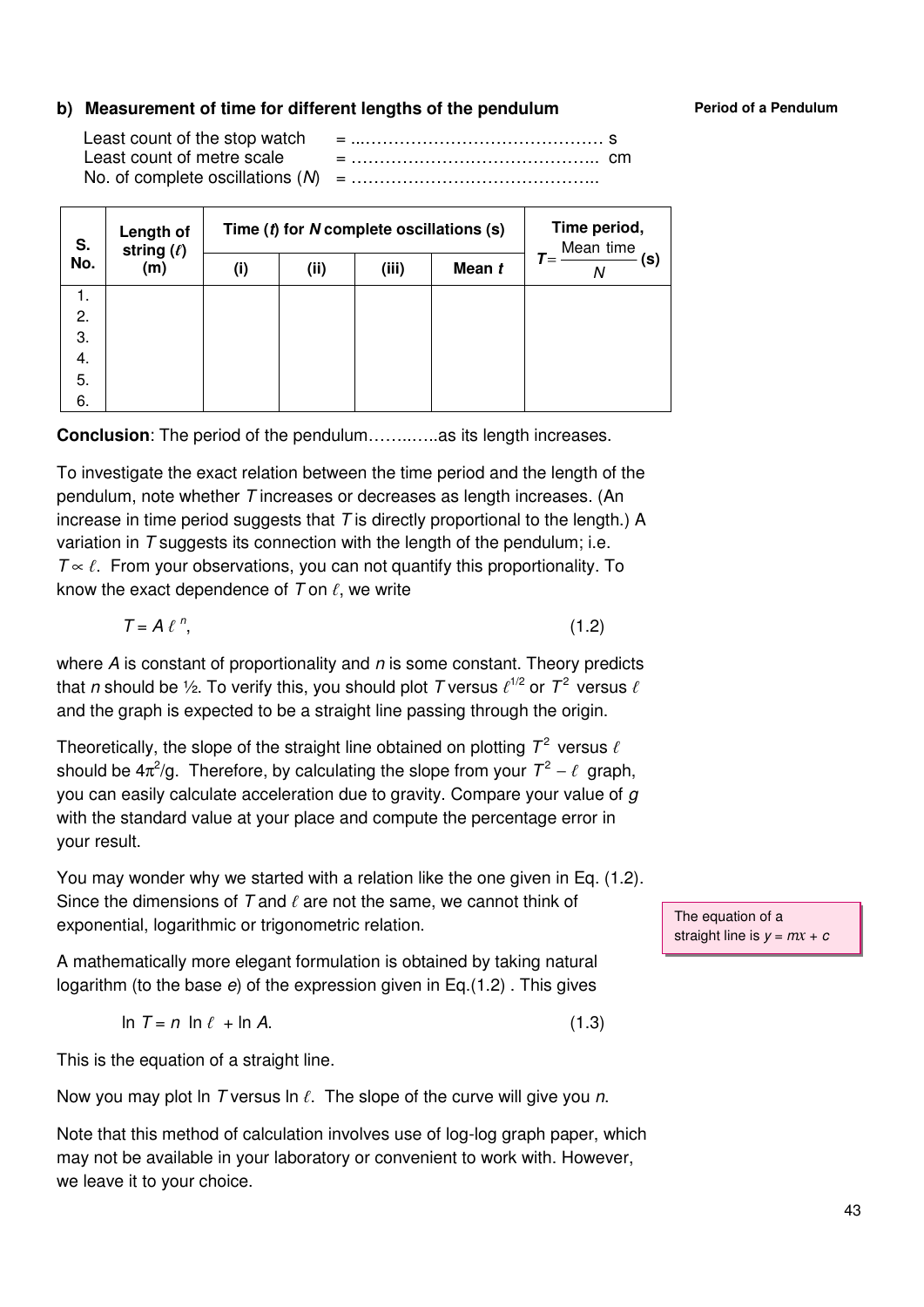You can now conclude that the time period of a simple pendulum is related to its length through the relation

$$
T = A \ell^{1/2} \tag{1.4}
$$

Spend 10 min.

# SAQ 1 : Length and time measurement

- i) In your observations, you are required to record time with respect to the reference mark (by maintaining proper record about the direction of motion) at the equilibrium position of the bob. Why is it necessary?
- ii) Why is it necessary to add the radius of the bob to the length of the string to obtain the length of the pendulum?
- iii) Can we use metre scale or a micrometre screw to measure the radius of the bob? Justify your answer.
- iv) Read the time period from your graph for a length of 100 cm. What is its significance?

# **1.2.2 Dependence of the Period on the Amplitude of Oscillation**

To study the effect of amplitude of oscillation on the period of the pendulum, we have to keep the length of the string and the mass of the bob constant in this part of the experiment. First, fix a protractor as shown in Fig.1.4. You may work with a length of about 1.5 m and in the beginning take the angular amplitude in the range 4°−10°. This ensures simple harmonic motion (SHM). Note the time for 30 oscillations and record it in Observation Table 1.3.

Repeat it at least three time and compute the period of oscillation. Compare your observations. Are they different? Next, take larger angular amplitudes of say, 20°, 30°, 40°, 50° and 60° and determine the time period in each case. Is it different from that in the small angle approximation? If so, quantify the difference by calculating the relative change. What do you infer about the motion of the pendulum?

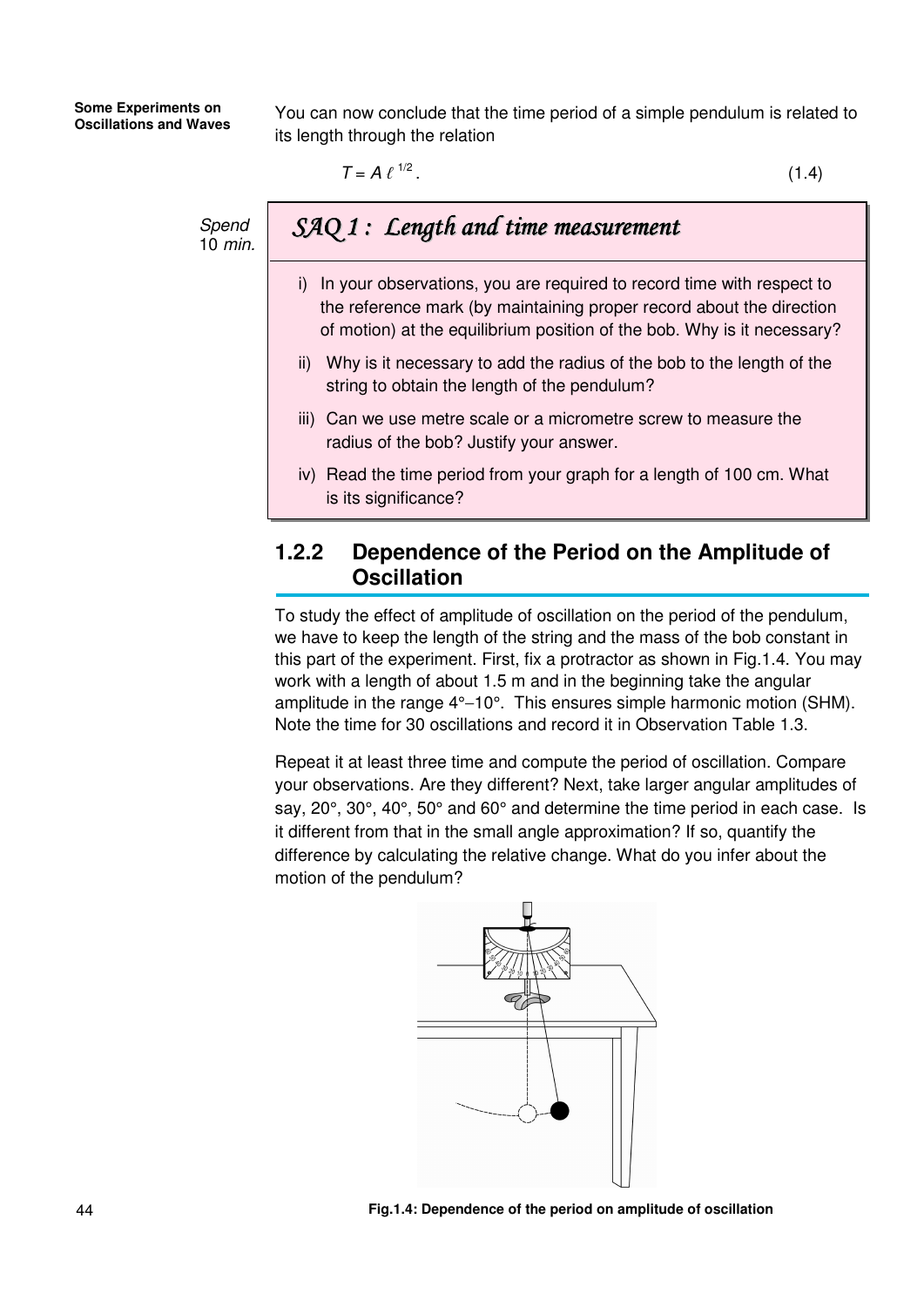## **Observation Table 1.3: Variation of time period with angular amplitude Period of a Pendulum**

Number of complete oscillations counted each time  $(N) = 30$ 

Length of the pendulum = ……….……………………m

| S.No. | Angular<br>amplitude | Time for $N$ (=30) oscillations | <b>Time</b><br>period |       |        |     |
|-------|----------------------|---------------------------------|-----------------------|-------|--------|-----|
|       | (degree)             | (i)                             | (ii)                  | (iii) | (Mean) | (s) |
|       |                      |                                 |                       |       |        |     |
| 2.    |                      |                                 |                       |       |        |     |
| 3.    |                      |                                 |                       |       |        |     |
| 4.    |                      |                                 |                       |       |        |     |
| 5.    |                      |                                 |                       |       |        |     |
| 6.    |                      |                                 |                       |       |        |     |

**Conclusion:** 1. For small angular amplitudes, the period of the simple pendulum is…………s

> 2. For large angular amplitudes, the period of the simple pendulum is………….s

**Comments:** …………………………………………………………………………

### ...……………….……………………………………………………...

# **1.2.3 Effect of Mass of the Bob on the Period**

To determine whether or not the period of a simple pendulum depends on the mass of the bob, take three bobs of different materials. These should be identical (in shape and size) so that (i) the air-drag experienced by every bob is the same and (ii) the length of the pendulum is same in all cases.

Note the time for 30 complete oscillations as you have done for recording your observations in Table 1.2(b). Repeat the procedure for at least two other bobs of same size but different materials. Record your readings in Observation Table 1.4. Compute the time period. Is it influenced by the mass of the bob? If yes, how much? To quantify this change, calculate the difference between the values of time periods for bobs of minimum and maximum masses. Theoretically, we do not expect any change in the time period as the mass of the bob changes. Discuss it with your counsellor and point out the possible reasons.

**Observation Table 1.4: Variation of time period with mass of the bob** 

| S.No. | Mass of<br>bob(g) | Time for $N (=30)$ oscillations<br>(S) |       |        |     |  |
|-------|-------------------|----------------------------------------|-------|--------|-----|--|
|       |                   | (ii)                                   | (iii) | (Mean) | (s) |  |
|       |                   |                                        |       |        |     |  |
| 2.    |                   |                                        |       |        |     |  |
| 3.    |                   |                                        |       |        |     |  |

Length of the pendulum =..................m

**Conclusion:** The period of the pendulum varies/does not vary with mass of the bob.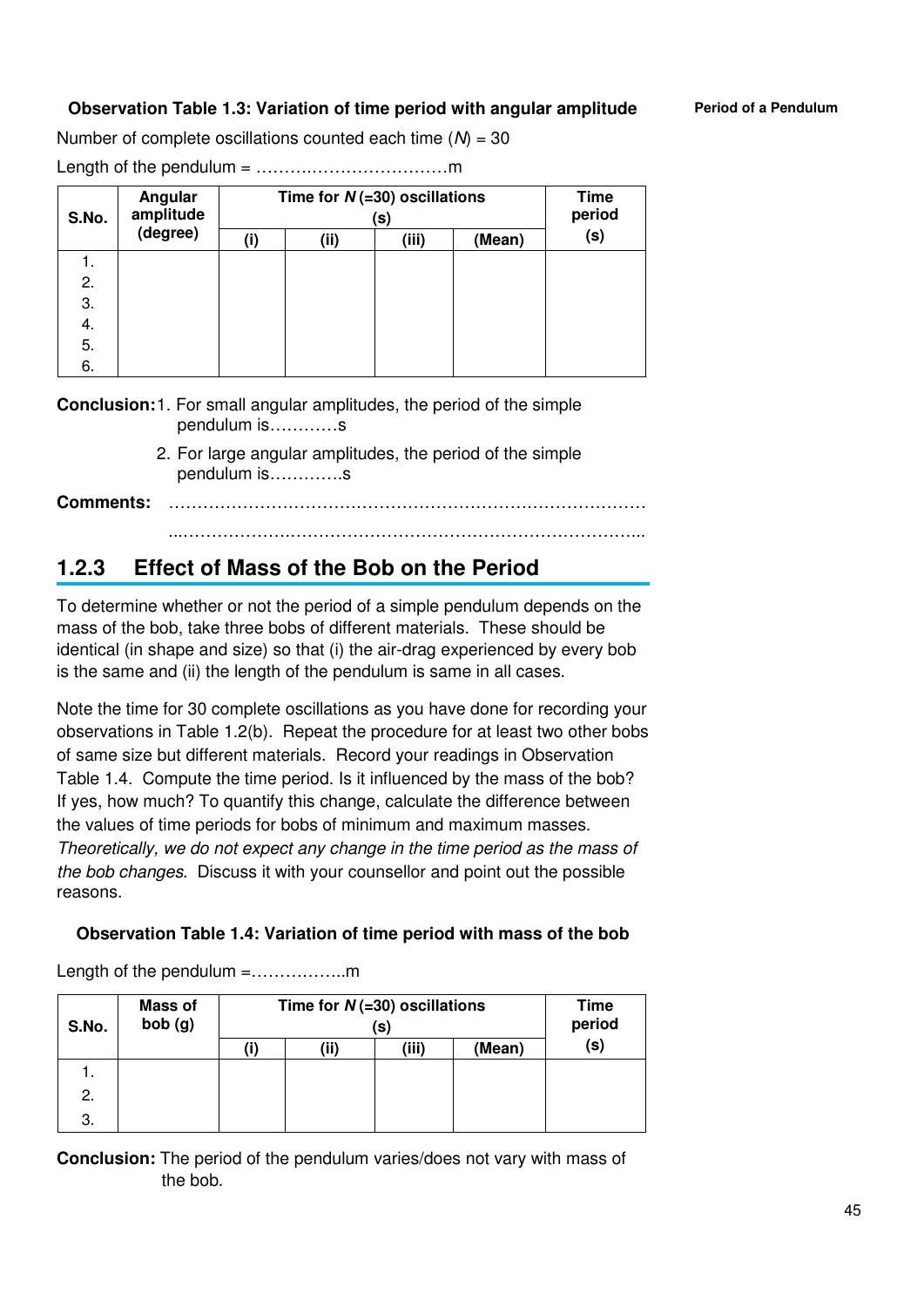**Some Experiments on** 

# **Oscillations and Waves 1.2.4 Damping and Relaxation Time**

You must have observed that the amplitude of oscillations of the pendulum **does not** remain constant with time. It gradually decreases and becomes smaller with time. This is because the pendulum loses energy due to air resistance. Such a motion is said to be **damped**. In practice, every oscillating system experiences damping to a varying extent. In the B.Sc. Physics elective course on Oscillations and Waves, you have learnt that damping in an oscillating system can be characterized by **relaxation time** of the system. So in the second part of the investigations with a simple pendulum, you are required to calculate relaxation time.

A systematic way of introducing damping in case of a simple pendulum is to put a fan on and let the pendulum oscillate. We assume that frictional force  $F_d$ is small and can be expressed by linear proportionality to velocity. That is, we write  $F_d = \gamma v$ , where  $\gamma$  is constant of proportionality.

If  $x$  (t) denotes the displacement at any time  $t$ , the motion of a damped oscillator is described by the equation

$$
\frac{d^2x}{dt^2} + 2b\frac{dx}{dt} + \omega_0^2 x = 0,
$$
\t(1.5)

where  $\omega_0 = \sqrt{g / \ell}$  is angular frequency of undamped oscillations and  $b = \gamma/2m$ is a measure of damping experienced by the bob of mass  $m$ . It has dimensions of frequency. The inverse of this quantity,  $b^{-1}$  = γ  $\frac{2m}{m}$  is called

relaxation time and is denoted by the symbol  $\tau$ . The values of  $\tau$  are smaller in case of a heavily damped system.

When damping is small, the solution of Eq. (1.5) is

$$
x(t) = a_0 \exp(-t/\tau) \cos(\omega_d t + \phi), \qquad (1.6)
$$

where  $\omega_d = \sqrt{\omega_0^2 - b^2}$  is the angular frequency of damped oscillations and  $\phi$ is the initial phase.  $a_0 \exp(-t/\tau)$  is the amplitude of oscillation in the presence of damping.  $a_0$  is amplitude of oscillation in the absence of damping. (You can find this solution in Unit 3 of Oscillations and Waves course.) Note that Eq.(1.6) represents an oscillatory motion but it is not simple harmonic. After n oscillations, the amplitude will be

$$
a_n = a_0 \exp(-nT_d/\tau),
$$

where  $T<sub>d</sub>$  is the period of damped oscillations. Taking logarithms, we get

$$
\ln a_n = \ln a_0 - \left(\frac{T_d}{\tau}\right)n. \tag{1.7}
$$

This equation shows that if you measure  $a_n$  and plot a graph between ln  $a_n$ versus n, the curve will be a straight line. Its intercept on the y-axis gives  $\ln a_0$ .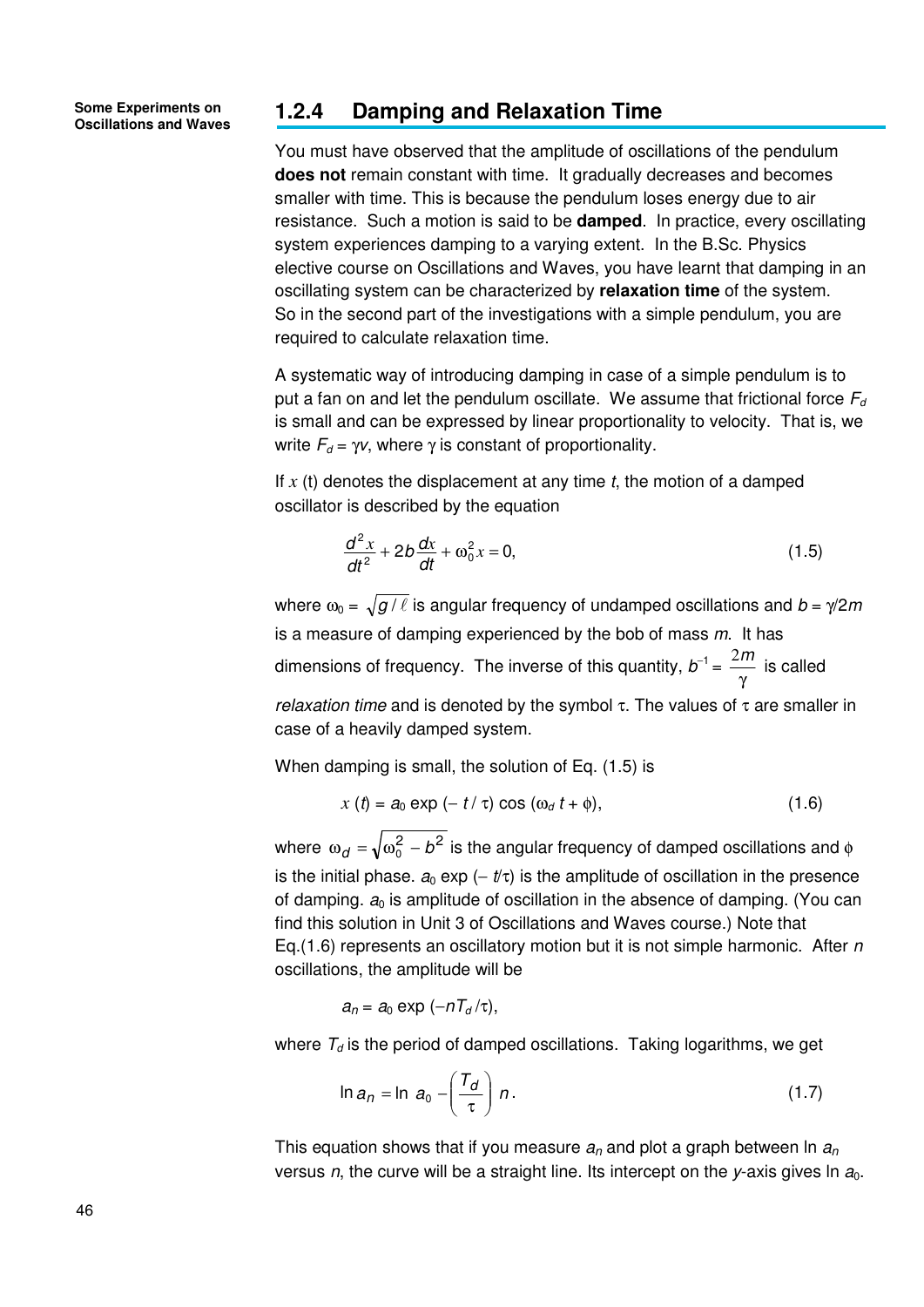The slope of the straight line gives  $T_d/\tau$ . Using this relation, relaxation time **Period of a Pendulum** can be readily calculated, once  $T<sub>d</sub>$  is known for a given length of a pendulum.

To measure  $a_n$ , you should fix a scale on the table. Displace the bob to one side and release it. Note the amplitude after 10, 20, 30,….oscillations and record it in Observation Table 1.5. In case it is not convenient to do so in one go, you can do it in steps. But in each case, the initial amplitude of swing should be kept the same.

#### **Observation Table 1.5: Variation of amplitude with number of oscillations**

Length of the pendulum =…………….………………..m Period of the pendulum =……………………………....s Mass of the bob  $=$   $\ldots$   $\ldots$   $\ldots$   $\ldots$   $\ldots$   $\ldots$   $\ldots$ 

| S.No. | n  | $a_n(m)$ | In $a_n$ |
|-------|----|----------|----------|
| . .   | 10 |          |          |
| 2.    | 20 |          |          |
| 3.    | 30 |          |          |
| т.    | 40 |          |          |

**Result:** The relaxation time of the given pendulum oscillating in a viscous medium like air is……s

# SAQ 2 : Damped oscillating systems

Spend 3 min.

Name one physical system where linear damping model holds.

# **1.3 INVESTIGATIONS WITH A BAR PENDULUM**

We know that a simple pendulum suffers from the drawback that some air is always dragged by the bob. Similarly, the string may not be perfectly inextensible leading to non-planar oscillations. These sources of error sometimes lead to variation in the value of T. Can you suggest a way to overcome these problems? The remedy lies in the use of a compound pendulum.

A compound pendulum is a rigid body capable of oscillating freely about a horizontal axis. In the physics laboratory, it is normally available in the form of a bar of length nearly one metre and width about 2.5 cm. A series of circular holes, 5-6 mm in radius, are drilled symmetrically about its centre of gravity (C.G.), i.e. along the length of the bar. (You can make a bar pendulum by taking a metre scale and drilling equidistant holes in it, as shown in Fig. 1.5.) The centres of any two consecutive holes are at equal distances of about 5 cm. These holes allow the bar to be suspended from a knife-edge. Usually, two movable knife-edges are provided with the bar pendulum. These can be fitted successively in various holes, one on each side of C.G. and at equal distances from it. You may now realise how deficiencies in a simple pendulum are taken care of in a compound pendulum.

**Fig.1.5: A bar pendulum**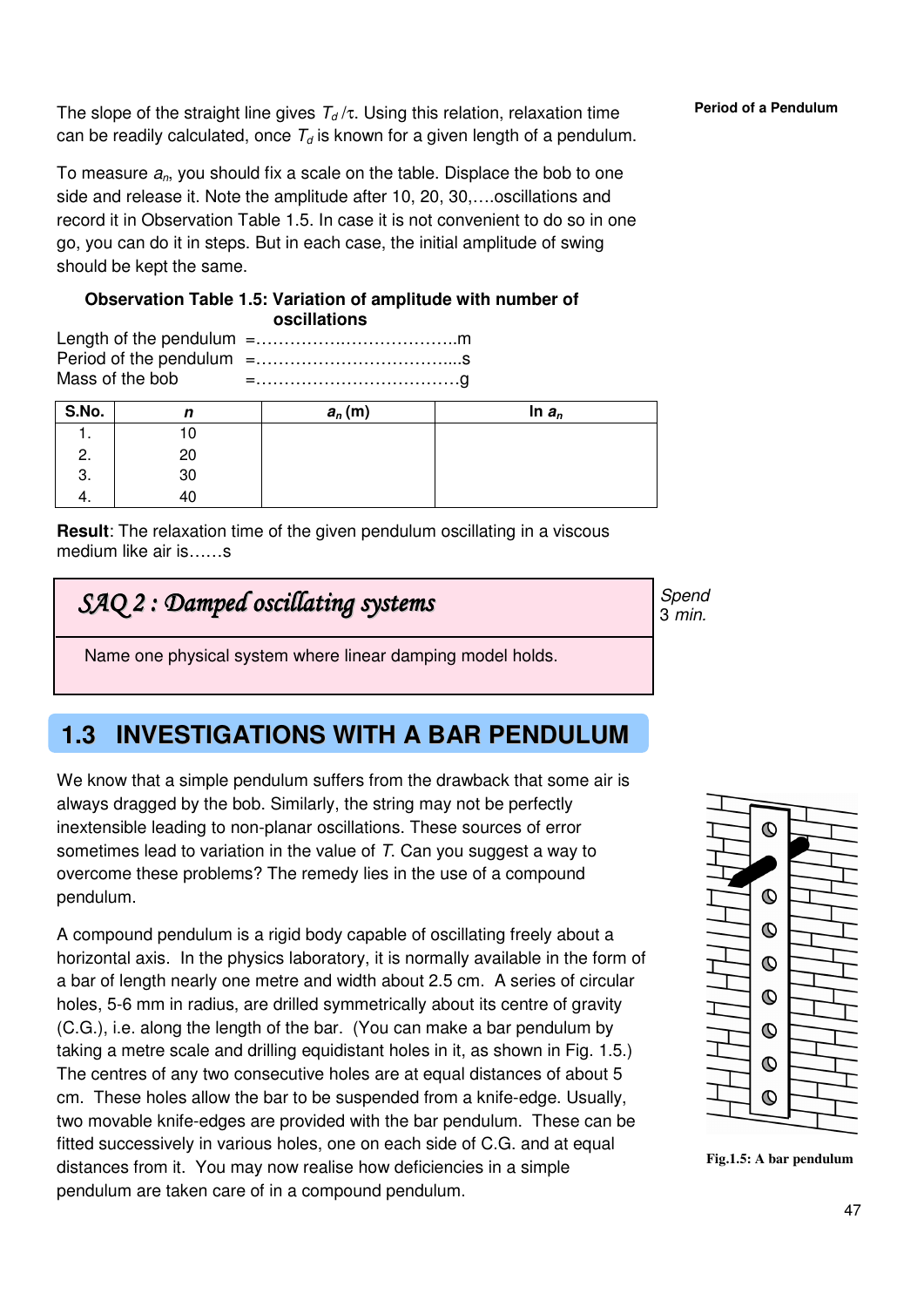The radius of gyration of a body about an axis is the distance between the said axis and the point at which the whole mass of the body could be considered to be placed without bringing about any change in its moment of inertia about that axis.

As the bar pendulum is made to oscillate about a horizontal axis, its motion is simple harmonic and the time period is given by

$$
\mathcal{T} = 2\pi \sqrt{\frac{k_r^2 + \ell^2}{\ell g}},\tag{1.8}
$$

where  $\ell$  is the distance between the point of suspension and C.G. and  $k_r$  is the radius of gyration of the body.

Eq. (1.8) is the same as Eq. (1.34) of Unit 1, Block 1 of the course on Oscillations and Waves. We define

$$
L = \frac{k_r^2}{\ell} + \ell
$$

and call it the length of an equivalent simple pendulum. Combining this result with Eq. (1.8), we get

$$
T = 2\pi \sqrt{\frac{L}{g}} \tag{1.9}
$$

In this part of the experiment, you are required to investigate how the period of oscillation varies with distance between the point of suspension and C.G. of a bar pendulum.

The apparatus with which you will work is listed below:

#### **Apparatus**

Bar pendulum, stop watch, metre scale, telescope.

# **1.3.1 Variation of the Period with Length**

Fix one knife-edge in the hole nearest to one end of the bar pendulum. The other knife-edge is fixed in the hole nearest to the other end so that the two knife-edges are equidistant from and symmetrically placed with respect to the C.G. of the bar. Now suspend the pendulum vertically by resting it on one of the knife-edges on a horizontal rigid support. As before, put a reference mark to denote the mean position of the pendulum. Place the telescope at a distance of about one metre and focus its vertical cross-wire on the reference mark. Displace the bar slightly aside and let it oscillate. You should ensure free oscillations in the vertical plane. Now you are ready to perform the experiment.

Measure the distance between the point of suspension (centre of the hole) and the C.G. of the bar. This gives us  $\ell$ . Now measure the time for 30 complete oscillations. Record your readings in Observation Table 1.6. Invert the pendulum and note the time for the same number of oscillations. Now insert the knife-edges in the adjacent holes so that they are symmetrical about C.G., as before. You will note that now the length of the pendulum has been changed and the time of N oscillations is expected to be different from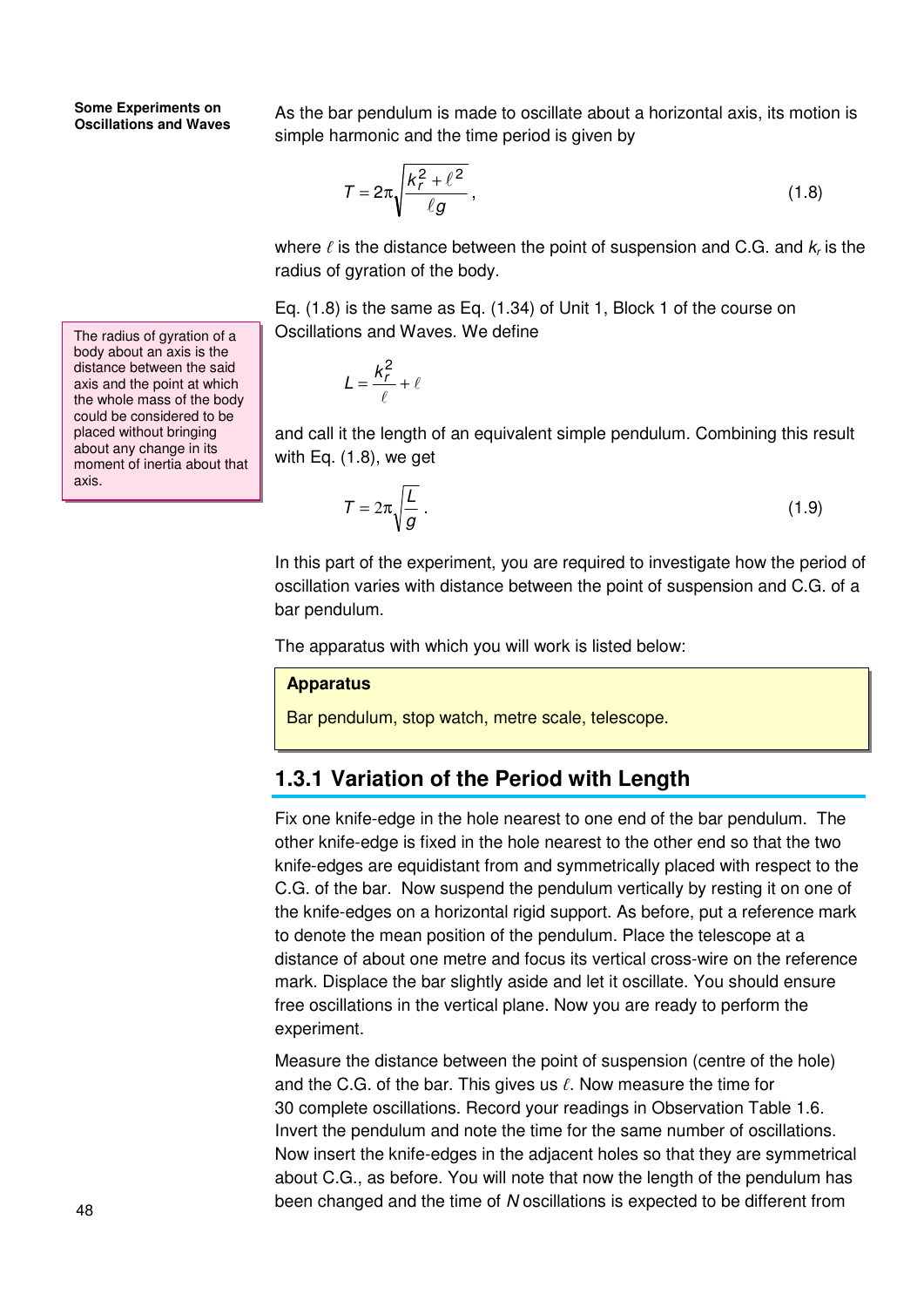the preceding value. Repeat observations by inserting the knife-edges in **Period of a Pendulum** different holes. At all times, the knife-edges should be symmetrical about C.G. What happens as you approach the centre of the bar? You will observe that the time for N oscillations first decreases, takes a minimum value and then begins to increase. As you near the C.G. of the bar, it becomes very large. See what happens when the knife-edge in put at the central hole. You will note that the bar will not oscillate; it just gets struck up on one side.

### **Observation Table 1.6: Variation of time period with distance of a hole from C.G.**

Least count of the stop watch =………….……….s

| S.<br>No. | Distance of the<br>point of<br>suspension<br>from C.G.<br>$\ell$ (cm) | <b>Time for oscillations</b><br>$N = 30$ |      |       |             |                               |                                    |
|-----------|-----------------------------------------------------------------------|------------------------------------------|------|-------|-------------|-------------------------------|------------------------------------|
|           |                                                                       | (i)                                      | (ii) | (iii) | <b>Mean</b> | <b>Time</b><br>period<br>T(s) | $\ell T^2$<br>(cm s <sup>2</sup> ) |
| 1.        |                                                                       |                                          |      |       |             |                               |                                    |
| 2.        |                                                                       |                                          |      |       |             |                               |                                    |
| 3.        |                                                                       |                                          |      |       |             |                               |                                    |
| 4.        |                                                                       |                                          |      |       |             |                               |                                    |
| 5.        |                                                                       |                                          |      |       |             |                               |                                    |
| 6.        |                                                                       |                                          |      |       |             |                               |                                    |

Plot a graph between  $T$  and  $\ell$ . You will get two curves which are symmetrical about the C.G. of the bar. Now you draw a line parallel to the *x*-axis. At how many points it cuts these curves? The number of points should be four, say at J, K, M and N, as shown in Fig. 1.6. At all these points, the period of the pendulum is the same.



 **Fig.1.6: Plot of time period with distance of point of suspension from C. G**.